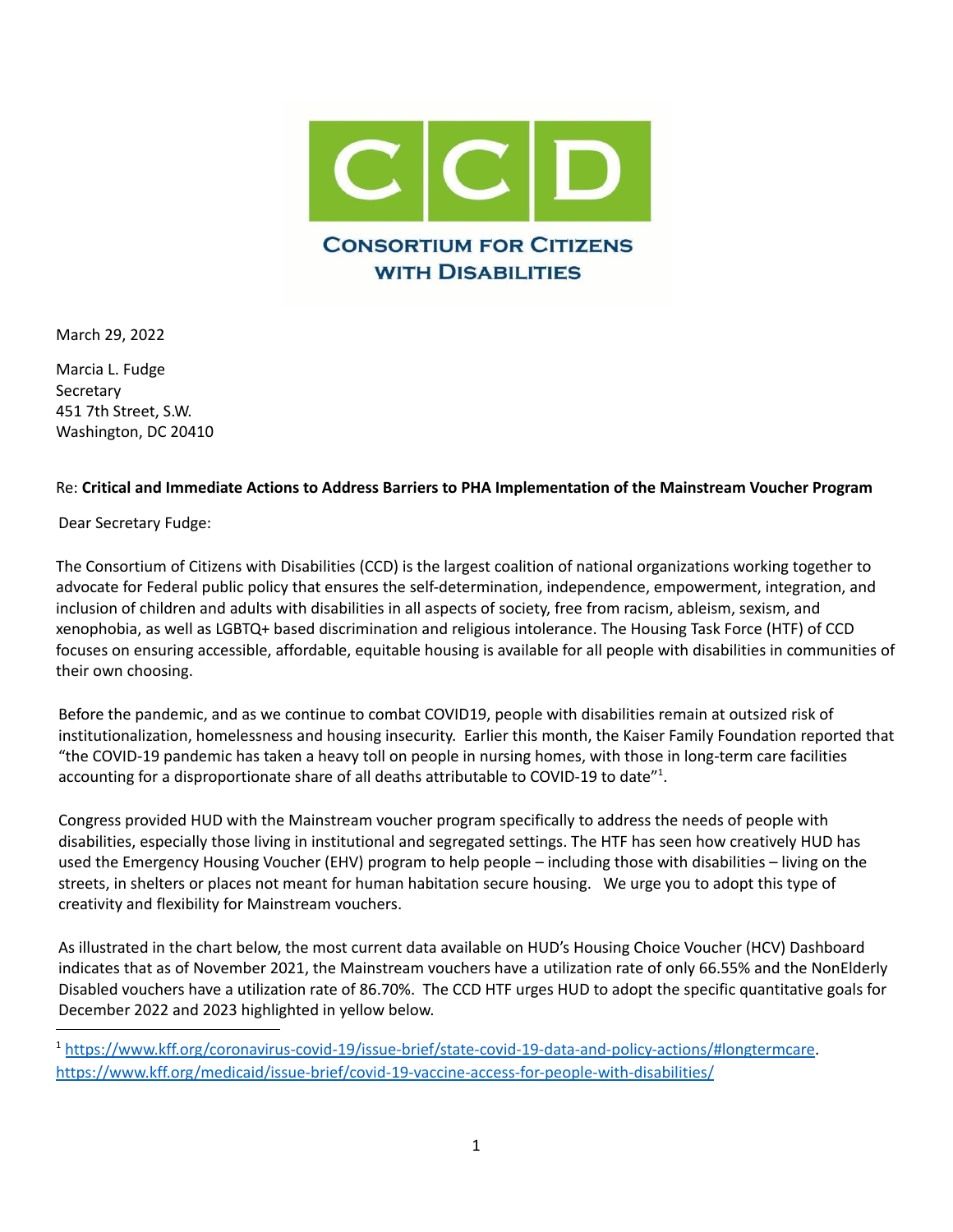|                            | As Of November 2021 <sup>2</sup>   HUD Goal for 12/22 |     | HUD Goal for 12/23 |
|----------------------------|-------------------------------------------------------|-----|--------------------|
| <b>Mainstream vouchers</b> | 66.55%                                                | 80% | 95%                |
| <b>NED vouchers</b>        | 86.70%                                                | 90% | 95%                |

The following are CCD HTF recommendations to address barriers that are impacting Mainstream voucher utilization.

### **Need to Adjust Referral and Waiting List Practices**

### **Barrier**

Many PHAs are not able to identify persons on their waiting lists that may meet the Mainstream voucher eligibility requirements such as "disability" or preferences such as "exiting institutions" because their HCV application does not request this information. As result, many PHAs must conduct time-consuming waiting list updates, made even more time intensive because of COVID-19. CCD discussions with PHAs, NAHRO and NAEH have indicated this is a significant barrier to speedy program implementation. Addressing waiting list barriers must be a HUD priority.

HUD guidance (e.g., PIH Notice 2013-15) makes it relatively easy for PHAs to accept referrals of people experiencing homelessness **directly** from homeless providers or from a Continuum of Care's Coordinated Entry System (CES). In contrast, HUD makes it relatively difficult for PHAs to establish parallel processes for people living in congregate or institutional settings. PIH Notice 2012-31, for example, states, "PHAs cannot restrict the [existing institutions] preference to those referred or approved by a single state agency or to persons with specific disabilities or diagnoses unless such a restriction is related to a HUD-approved remedial action." This requirement is unnecessarily restrictive, requiring significantly more control by HUD than in most aspects of HCV operations, and is one reason for PHAs experiencing difficulty serving people coming from institutions.

### Actions Needed

- If a state or local disability-specific agency is willing to certify/sign an affidavit that they will accept and make referrals equitably regardless of disability, they should be able to play the same role the homeless service provider or the CES is allowed under PIH Notice 2013-15. For example, the PHA should be able to provide a preference for referrals of people with disabilities generally or more specifically those exiting congregate facilities or institutions referred by the certifying agency. State or local Money Follows the Person or programs or local cross-disability organizations may be willing to play this role.
- HUD should allow disability-specific preferences without HUD approval where there is an active settlement agreement, court order, or consent decree, or in response to a public entity's documented, voluntary affirmative *Olmstead* planning and implementation efforts. Notice 2012-31 currently requires HUD approval in these situations. HUD approval is unnecessarily cumbersome. By allowing these to occur without HUD prior approval, we anticipate increased use of these preferences. This approach, rather than being in conflict with the Fair Housing Act, will actually advance fair housing by addressing documented discrimination against people of disabilities.
- Provide guidance that PHAs may provide a "move-on" preference for people exiting congregate residential facilities or institutions similar to the move-on preference for people leaving permanent supportive housing provided under PIH Notice 2013-15 and the EHV Notice 2021-15.

 $2$  We note that this data is very outdated and urge HUD to make current data available as they do for the Emergency Housing Voucher program.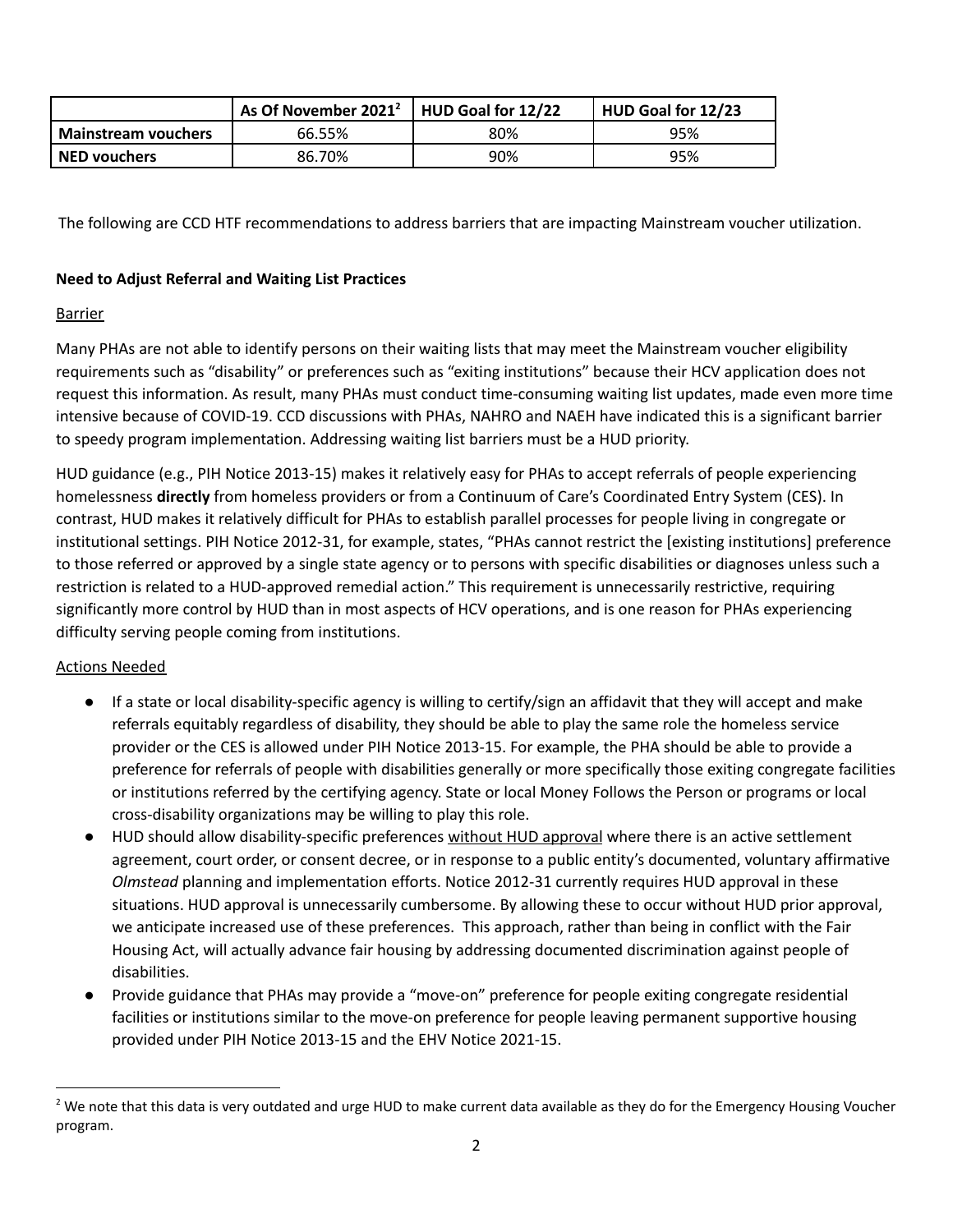HUD should provide this guidance immediately through emergency guidance or FAQs. Unfortunately, PHAs have already missed the opportunity to take advantage of the COVID-19 flexibilities such as the flexibilities related to how the waiting list and public are notified of changes to admissions preferences (see PIH Notice 2020-33). HUD should continue to extend these flexibilities to the Mainstream vouchers.

Generally, as HUD moves forward with its programs, it should treat people with disabilities exiting institutions or at risk of institutionalization in the same manner – providing equitable access to the HCV program – as people who are experiencing or at risk of homelessness.

### **Need for Accessible Units**

## Barrier

Some of those persons with disabilities exiting institutions will require accessible units. Research related to the Non Elderly Disabled vouchers<sup>3</sup> and the Money Follows the Person<sup>4</sup> programs found that identification of accessible units was a barrier for these persons to exit institutions. HUD can help to address this barrier in several ways:

## Action Needed

- HUD should issue FAQs or other collaborative guidance with Treasury reminding states and LIHTC developers: (1) of their legal obligation under the FFHAA, ADA and Section 504 of the Rehabilitation Act to ensure new construction and substantially rehabilitated housing developments include the required percentage of accessible units; (2) of their obligation to make reasonable accommodations and modifications for tenants with disabilities; and (3) of their obligation to accept vouchers. Guidance should also direct states and owners to reach out to disability organizations at the state and local level when units are available, especially when they become available for first occupancy.
- HUD should issue similar guidance that should be issued to jurisdictions receiving National Housing Trust Fund, HOME, Community Development Block Grant and new HOME-ARP.

HUD should issue similar guidance to PHAs that intend to use HCV for project-based assistance.

## **Incentivizing PHAs to Serve People with Greatest Barriers to Housing**

### **Barrier**

Helping the most vulnerable people with disabilities exit institutions can be a lengthy process, requiring coordination between locating a unit, for example, and coordinating any needed community-based supports. Synchronizing housing and services is complex and may lead to slower utilization of these vouchers.

## Action

CCD urges HUD to incentivize PHAs to serve those exiting institutions by providing financial incentives such as:

- Allow PHAs "hard to house fees" for initial and turnover vouchers.
- Allow PHAs to use Mainstream funds for housing-related fees and services such as security deposits, housing search, and other activities such as those allowable for the EHV program. Landlord incentives are particularly important given the competitive rental market being experienced across the country. To the extent that the

<sup>3</sup>

[https://www.mathematica.org/our-publications-and-findings/publications/nonelderly-disabled-category-2-housing-choice-voucher-p](https://www.mathematica.org/our-publications-and-findings/publications/nonelderly-disabled-category-2-housing-choice-voucher-program-an-implementation-and-impact-analysis) [rogram-an-implementation-and-impact-analysis](https://www.mathematica.org/our-publications-and-findings/publications/nonelderly-disabled-category-2-housing-choice-voucher-program-an-implementation-and-impact-analysis)

<sup>4</sup> file:///C:/Users/ls/Documents/Documents/CCD%20Housing%20Task%20Force/MFPfieldreport19.pdf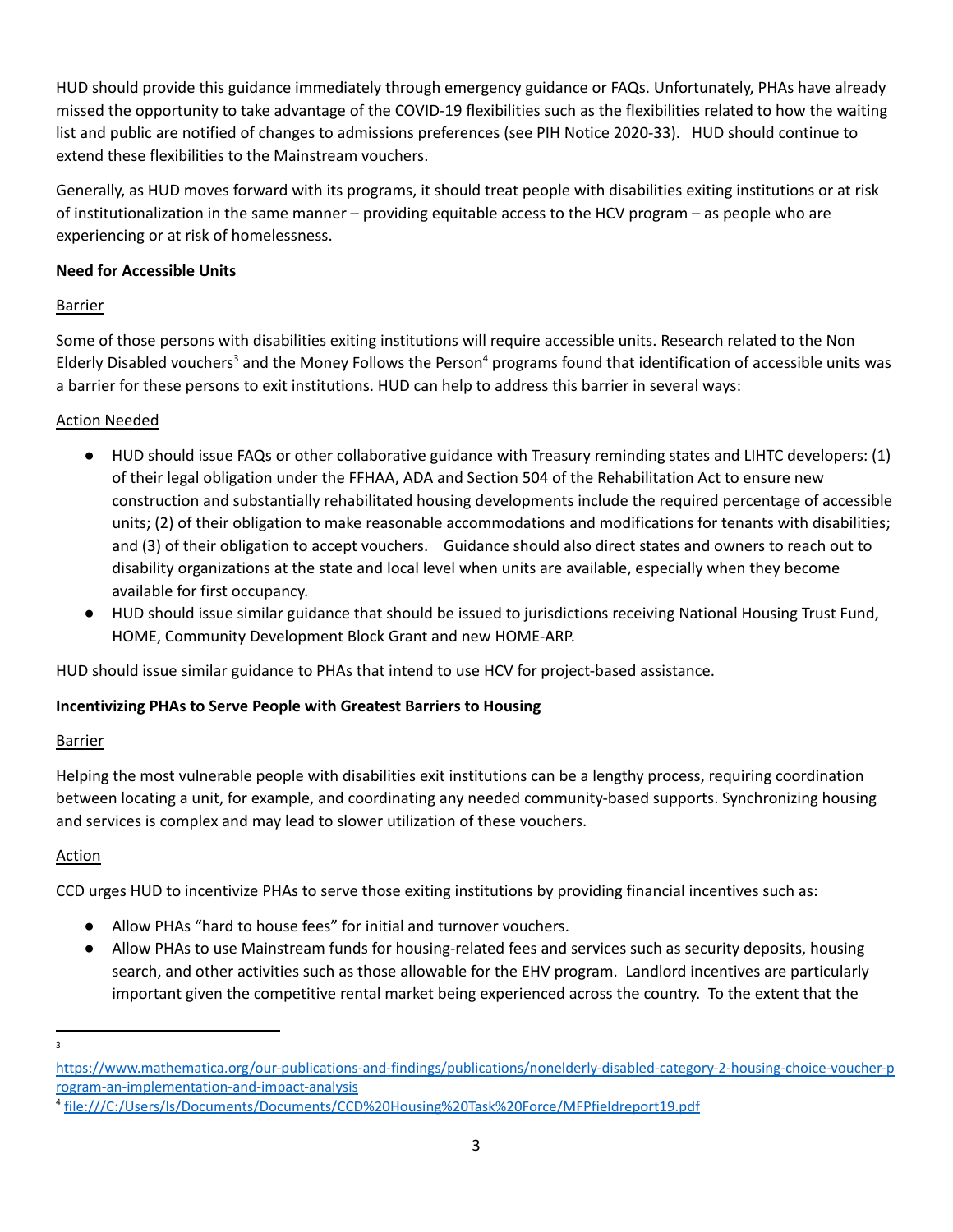current statute prohibits use of funds for this purpose, HUD should ask Congress for language changes in the FY23 Appropriations bill or use another vehicle (e.g. HUD's pool of flexible administrative fees) to allow these uses.

### **PHA partnerships with service providers**

### **Barrier**

NED program research indicates that partnerships between PHAs and service entities are critical to success of special voucher implementation. For an institutional preference, PHAs often are unsure of who to partner with, especially since HUD guidance does not allow referrals to come from a single state or specific local disability agencies (see above). HUD and HHS are already partnering on the Housing and Services Resource Center; these recommendations can build on that foundation.

### Actions Needed

● HUD should provide joint guidance with ACL, CMS and SAMHSA regarding community organizations and how to reach them. HUD's MF Housing Office already does something similar, trying to make ensure Section 811 capital advance projects can find service partners if their service partner is no longer viable.

<https://www.hudexchange.info/programs/multifamily-housing/disability/supportive-services-partners/>

● From 2016 to 2019, CMS worked with 19 state Medicaid agencies and their state housing partners to develop public and private partnerships between the Medicaid and housing systems; and to support states in the creation of detailed action plans that foster additional community living opportunities for Medicaid beneficiaries. HUD should build on the relationships developed under the Innovation Accelerator Program as well as utilize the materials to help PHAs, including but not limited to state PHAs, understand what types of supports and services these entities may be able to provide.

[https://www.medicaid.gov/resources-for-states/innovation-accelerator-program/program-areas/promoting-com](https://www.medicaid.gov/resources-for-states/innovation-accelerator-program/program-areas/promoting-community-integration-through-long-term-services-and-supports/index.html) [munity-integration-through-long-term-services-and-supports/index.html](https://www.medicaid.gov/resources-for-states/innovation-accelerator-program/program-areas/promoting-community-integration-through-long-term-services-and-supports/index.html)

The S.811 Project Rental Assistance (PRA) program also incentivized the development of state level housing and services partnerships. Note that among the 30 current state S.811 PRA grantees, some but not all, are state PHAs. HUD can also build on/utilize these partnerships to ensure that Mainstream vouchers reach people with disabilities facing the greatest barriers to housing and community living.

# **General guidance on the development of integrated housing for people with disabilities including people who are homeless**

### **Barrier**

CCD is concerned that in a rush to expand permanent supportive housing (PSH), including turning hotels and other non-congregate shelters into PSH, communities will develop "mini-institutions." While some 100% PSH properties may be appropriate as communities look to provide a range of housing options for those experiencing homelessness, including people with disabilities, this should not be the primary option available. HUD must prioritize affordable, accessible housing options consistent with the most integrated setting as defined by DOJ. [https://www.ada.gov/olmstead/q&a\\_olmstead.htm](https://www.ada.gov/olmstead/q&a_olmstead.htm)

### Action Needed